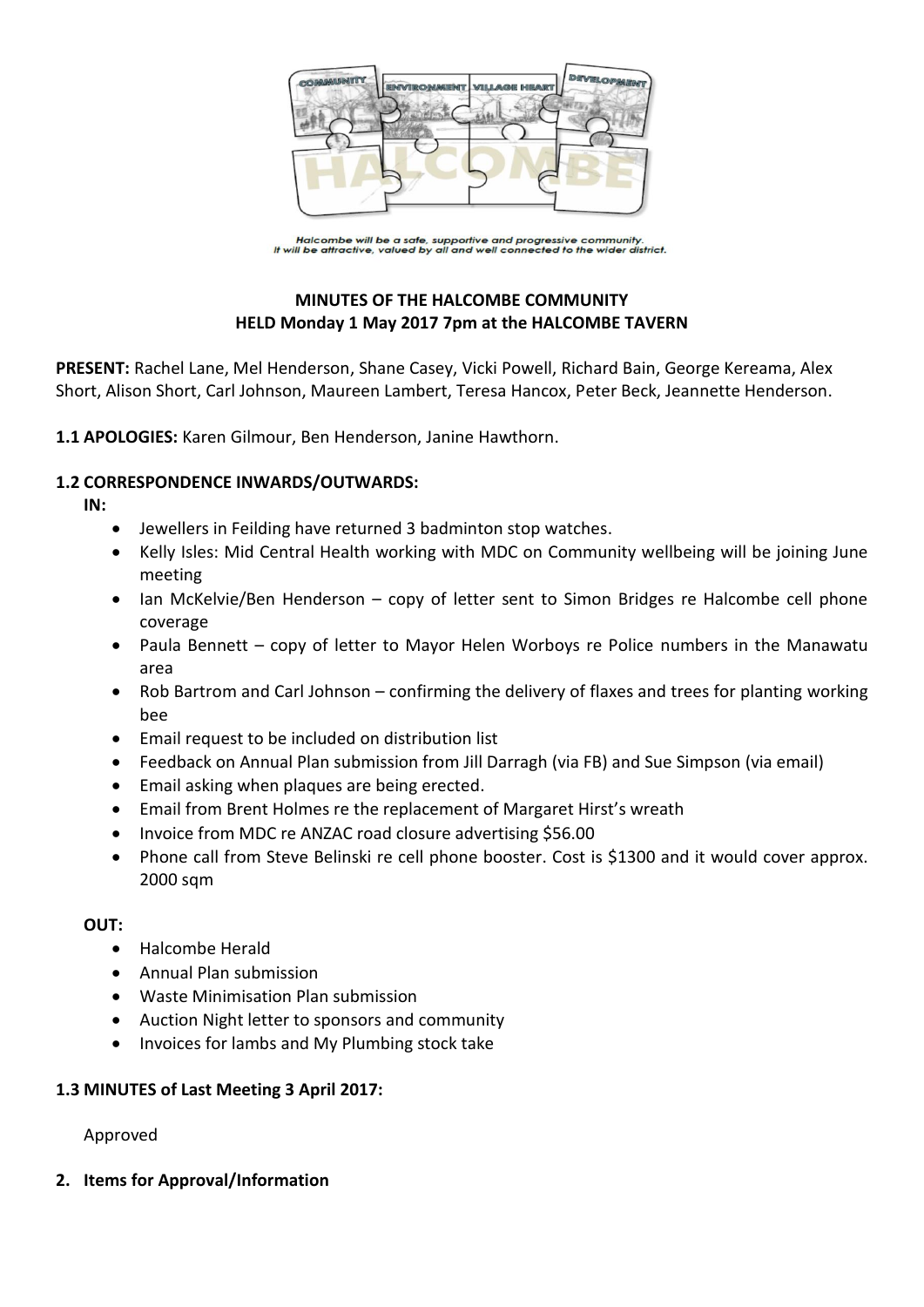#### **2.1 FINANCIAL REPORTS:**

We need to set up internet banking with Westpac. This involves the 3 signatories (Rachel Lane, Mel Henderson, Jeannette Henderson) being authorised to make payment via internet. It is required that HCDG vote on the number of authorisations required to make payments and the number of authorisations required to administrate changes to the account.

2 authorisations required to make payments – unanimous

2 authorisations required for administration – unanimous

#### **Halcombe Community Development Group Account (Westpac):**

|                                          | \$7,181.77 |
|------------------------------------------|------------|
|                                          |            |
| 1.52                                     |            |
| 46.00                                    |            |
|                                          |            |
| 200.00                                   |            |
| 21.99                                    |            |
| 471.50                                   |            |
| 298.96                                   |            |
| 425.00                                   |            |
| 294.34                                   |            |
| Focal Point/Spray Masks/ Website (2 yrs) |            |
|                                          |            |

Closing Balance as at 24/04/17 **\$5,516.60**

#### **N.B.**

- Still to come in money from the My Plumbing stock take
- Fencing invoice much higher than quote Rachel to speak to Dave Currie
- ANZAC Day invoices need to be submitted asap

#### **Hall/Sports Ground Account (ANZ)**

| Opening Balance as at 11/01/17 |          | \$13,988.94 |
|--------------------------------|----------|-------------|
| Deposits $=$                   |          |             |
| Interest                       | 6.88     |             |
| Hall Hire                      | 100.00   |             |
| Expenses $=$                   |          |             |
| Gary Dyer - supper room paint  | 1,368.10 |             |
| <b>Genesis Energy</b>          | 91.12    |             |
| Withholding tax                | 2.27     |             |
|                                |          |             |

Closing Balance as at 11/04/2017 **\$12,634.33**

#### **N.B.**

• Still to come in money for the sale of the lambs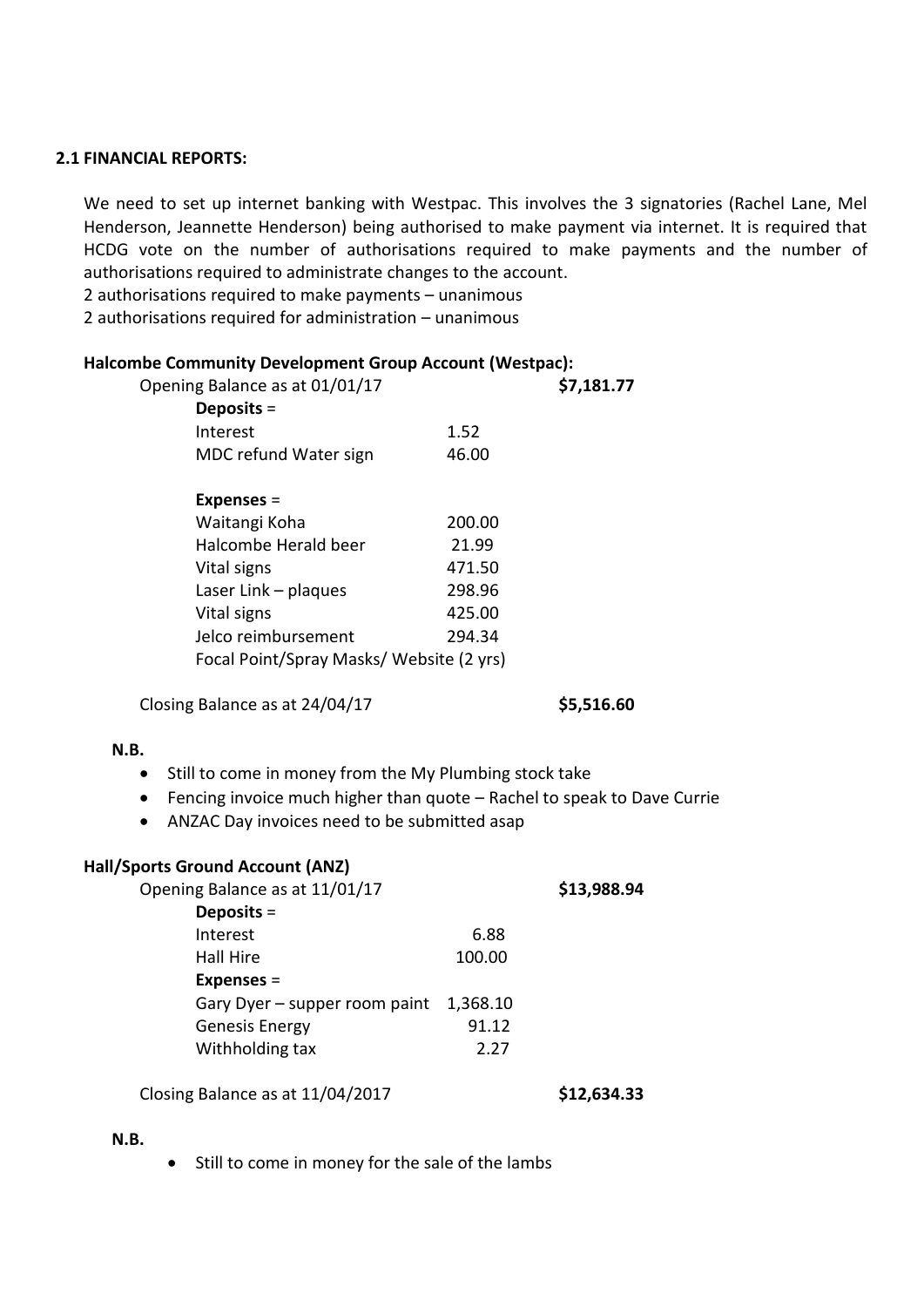### **2.2 COUNCIL REPORT:**

- Huge congratulations to Halcombe for ANZAC Day. Lots of great feedback
- Congratulations also for a very successful Auction Night
- MDC have received over 300 submissions on the Draft Annual Plan now closed
- $\bullet$  Hearings will commence 10<sup>th</sup> May 2017
- National Water Survey Planning & Management for more details go to www.nzwatersurvey.co.nz
- Quarterly update Manawatu
	- o 4.1% rates rise v's 5.7% nationally
	- o 48% growth in resources consent applications v's 10% nationally
- Carryover of funds for Halcombe needs to be requested

### **3. Other Business**



## **3.1 Community**

### **Calendar for 2017:**

- Duck Calling Night Thursday  $4<sup>th</sup>$  May at the Tavern
- $\bullet$  Duck Season Saturday 6<sup>th</sup> Mav
- Mid Year Get Together August
- Anzac Day Well done to the organising committee. Halcombe received very good coverage in the Feilding Herald and other media (FB shares). The video done via the drone was a fabulous way to capture the day and we will get it loaded on to the website. Sale of Poppies went well. The 2x fly overs were awesome as were the wreaths (a great idea to make our own).
- Auction Night Well done to organisers, sponsors, donators and buyers. Just over \$16,000 was raised. It was a fantastic night out. Carters PNth have also said they will make a donation of equipment towards the Hall kitchen. HCDG to choose what is required.
- Duck Calling Night Thursday  $4<sup>th</sup>$  May in the Tavern with awesome prizes
- Halcombe Herald has been sent out
- Working Bee Road sign to be erected
- Facebook page is growing
- Mid-Year Get Together Ideas: Subcommittee to meet to discuss Monday 15<sup>th</sup> May 7.30pm
	- o Panto/Dinner –
	- o Quiz Night/Dinner
	- o Red & Black Night Dinner & Dance
	- o Comedy Night
	- o Prize for most tickets sold? Reduced price for larger tables?

| <b>Action Summary</b>                                             | Person responsible     | <b>Minutes date</b> |
|-------------------------------------------------------------------|------------------------|---------------------|
| <b>COMMUNITY</b>                                                  |                        |                     |
| Halcombe community Civil Defence strategy: still progressing      | Sue                    | Feb 2014            |
| <b>Soldier History: WWII</b>                                      | Richard + Jeannette    | May 2014            |
| Picture from Vicki: We need to decide where to put this.          | Mel / All              | <b>July 2014</b>    |
| <b>Community Calendar:</b> Dates need to be loaded into it $+$ it | All to feed-in dates + | Aug 2014            |
| published on the website.                                         | Rachel to load         |                     |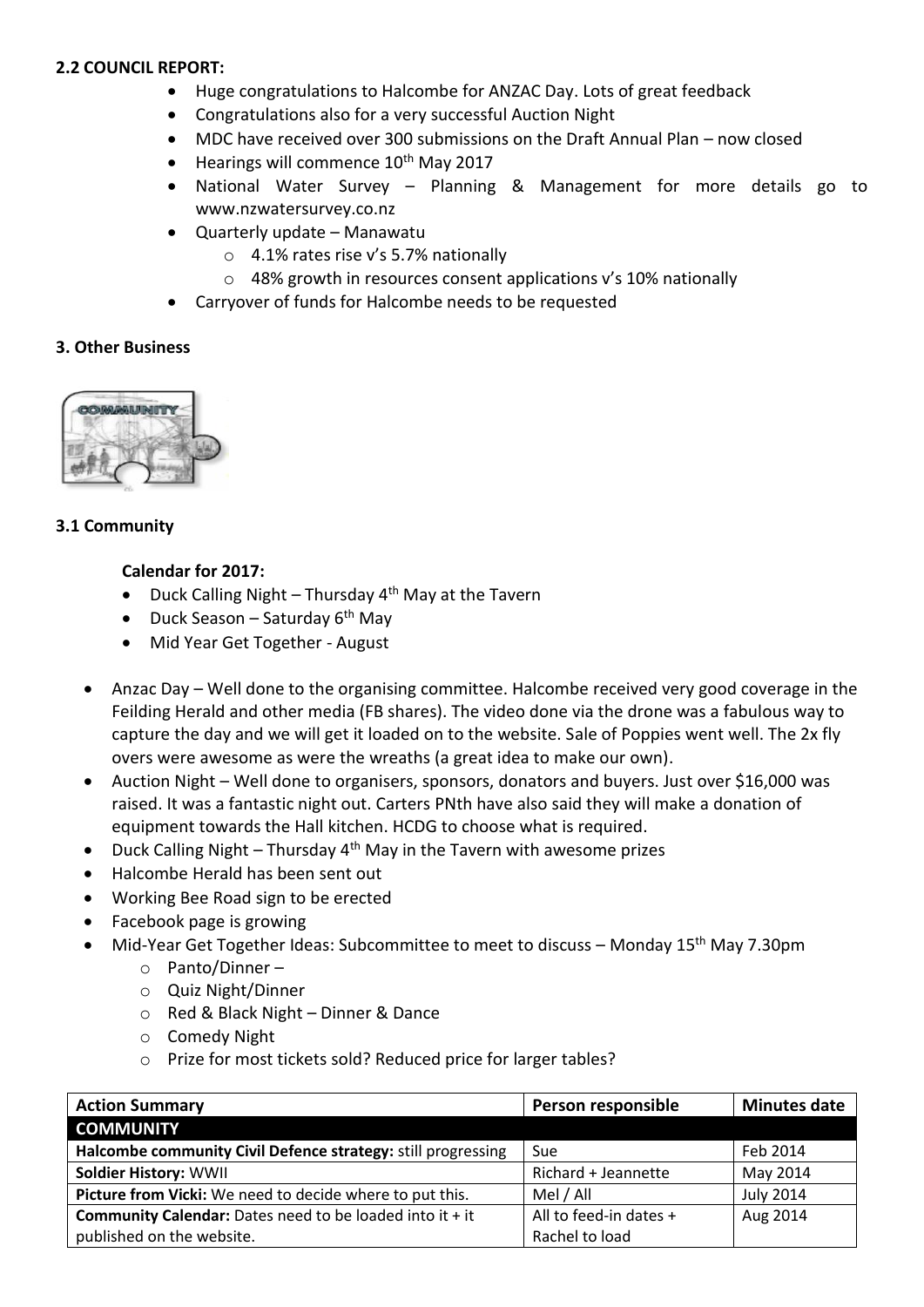

## **3.2 Environment**

### **Walkway**

- Working bee is planned to plant and erect plaques **Sunday 7th May 9am-3pm** (rain off day Sunday 28th May).
	- o MDC to provide all the plants
	- o MDC providing a BBQ + Sausages thank you to Carl Johnson for organising this (missing Barb's lunches here!  $\circledcirc$ )
	- o Planting flax along railway fence
	- o Putting in plaques
	- o Meet at Levin Street car park

| <b>Action Summary</b>                                                                                             | Person responsible | <b>Minutes date</b> |
|-------------------------------------------------------------------------------------------------------------------|--------------------|---------------------|
| <b>ENVIRONMENT</b>                                                                                                |                    |                     |
| Thank you, plaque, Rachel to organise a plaque for RAL to go<br>on their "sponsorship wall". - Needs to be put up | Rachel             | Sept 2014           |
| Balance of the Health & Safety equipment to be purchased                                                          | Rachel             | June 2016           |
| Domain fence to be done                                                                                           | Local contractor   | Feb 2017            |



### **3.3 Village Heart**

- Gateway to Domain has been water blasted and painted by the Lanes many thanks
- Hall & Kitchen Project
- Need to get more keys cut for the hall
- Playground & Drainage being sorted out by MDC
- MDC working on improvements to Halcombe cemetery
- Rec Services will remove any tall trees under the power lines at cemetery
- **Hall & Communities Meeting**
	- o Send IPC # to Janine for a price comparison on electricity. We may be eligible to come under MDC account
	- $\circ$  Any future metal roads upgraded to tar seal need to be fully funded by MDC
	- o Lion Club have details on receiving grants without being a registered charity
	- o Himitangi are having a 'Light Up Himitangi' evening (Queens Birthday Weekend) this may be a good chance to visit Himitangi Beach Hall by HCDG.

# **Hall and Sports ground**

• Hall use in April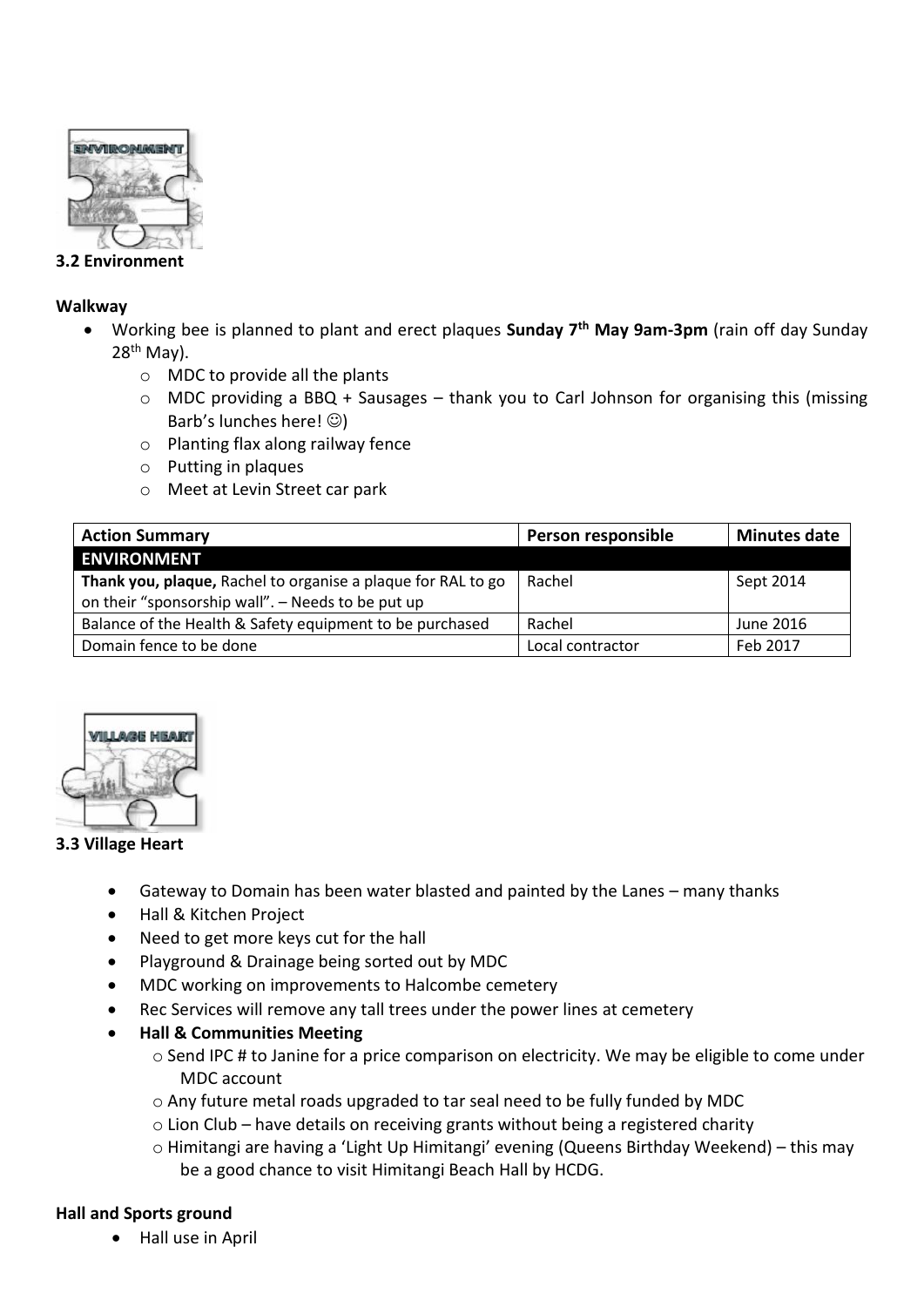- o ANZAC Day
- o Meetings
- o Birthday Party
- New booking system is working
- Not sure what is happening with replacement ewes

| <b>Action Summary</b>                                      | Person responsible        | <b>Minutes date</b> |
|------------------------------------------------------------|---------------------------|---------------------|
| <b>VILLAGE HEART</b>                                       |                           |                     |
| Signage for Toilets: Jeff to put this up.                  | Jeff Lane                 | Mar 2014            |
| <b>HALL/SPORTS GROUND</b>                                  |                           |                     |
| Policy for accessing Hall/Sports Ground funds: Application | Rachel                    | Feb 2016            |
| form to be completed.                                      |                           |                     |
| Carpet for supper room area: Quote required for this.      | Mel                       | <b>July 2014</b>    |
| New Vinyl for Toilets: Quote required                      | Mel                       | Aug 2014            |
| Hall furniture: Replace with lighter tables and chairs     | Mel/Karen/Rachel/Jeanette | Aug 2014            |
| Hall curtain: Needs to be repaired                         | Rachel / Mel              | Dec 2016            |
| Playground water pooling: Richard to look at it.           | <b>Richard Bain</b>       | <b>April 2015</b>   |
| Loading ramp to be built                                   | Working bee               | Dec 2015            |
| Time line for cemetery land $-$ is there an expected date  | <b>Brent Limmer</b>       | Dec 2015            |
| when we will lose use of it/some of it?                    |                           |                     |



## **3.4 Development**

### **Annual Plan**

- Halcombe's Annual Plan has been submitted
- Rachel has included an Action/Progress sheet from what was agreed for in our 2016/2017 AP submission.
- $\bullet$  Hearings  $10^{th} 12^{th}$  May

| <b>Action Summary</b>                                            | Person responsible   Minutes date |           |
|------------------------------------------------------------------|-----------------------------------|-----------|
| <b>DEVELOPMENT</b>                                               |                                   |           |
| Roading changes and tarsealing: Community consultation required. | l All                             | June 2015 |

# **3.5 OTHER ITEMS:**

- **Cell Phone Coverage –** HCDG need to write to MDC to advocate on behalf of the Community to Spark and Vodafone
- **Rubber on Stanway Road –** Over 3 hours spent water blasting has unfortunetly made little difference to the marks of the road.
- **ANZAC Day 2018** bigger and better plans for future ANZAC Days, however, this will require substancial funding- Need to ask Halcombe Trust – plans need to be devised as soon as possible.
- **Halcombe Community Trust –** documents are back from the lawyer. Now need to request a Charity Number.
- **Community Facebook Page –** need to contact Jo Payton to get Halcombe linked in to Feilding Districts Promotions.